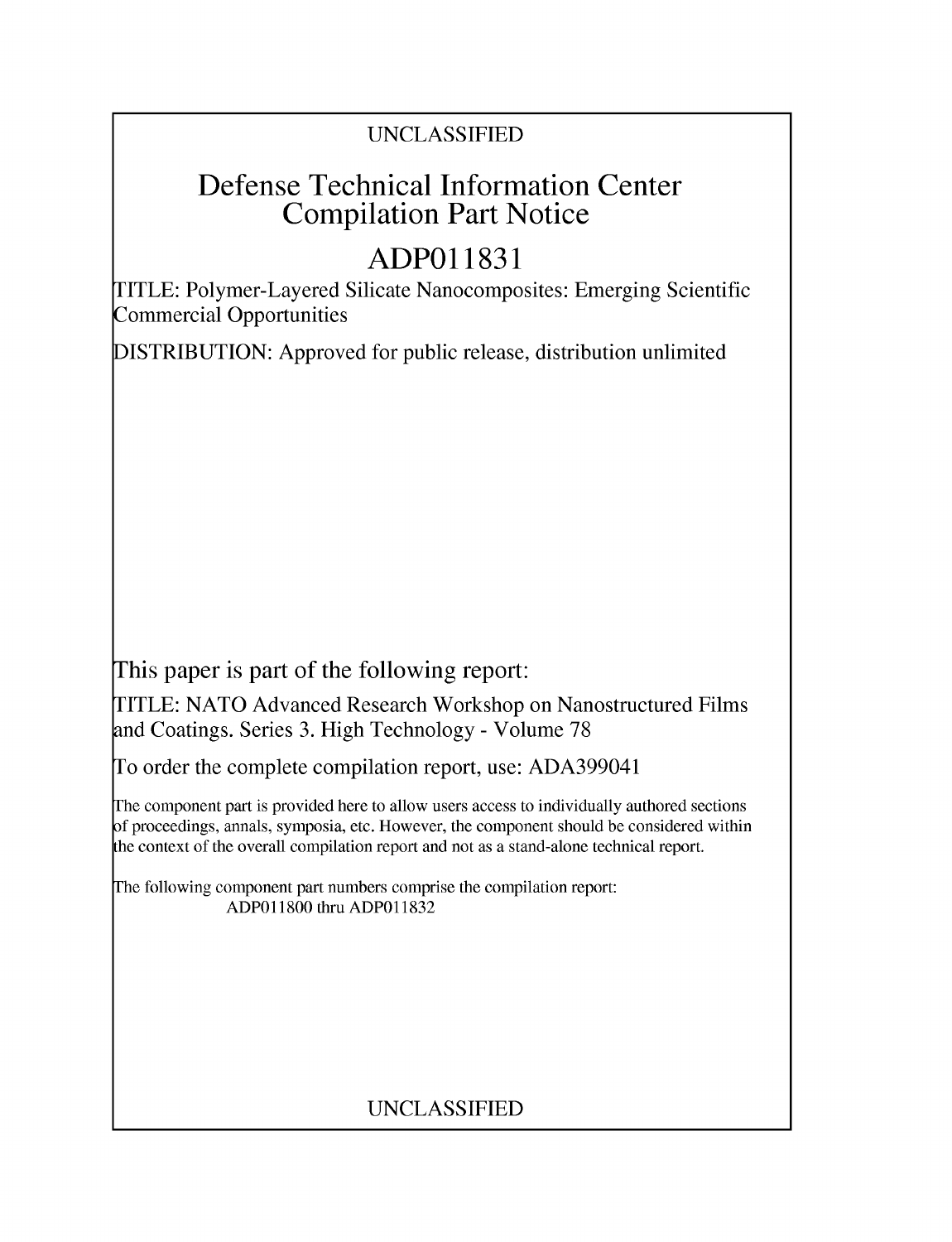## POLYMER-LAYERED **SILICATE NANOCOMPOSITES:** *EMERGING SCIENTIFIC AND COMMERCIAL OPPORTUNITIES*

Emmanuel P. Giannelis

*Department of Materials Science and Engineering Cornell University, Ithaca, NY 14853, USA*

ABSTRACT: Polymer nanocomposites represent a radical alternative to conventionally (macroscopically) filled polymers. Because of their nanometer-size dispersion the nanocomposites exhibit markedly improved properties when compared to the pure polymers or conventional composites. These include increased modulus and strength, outstanding barrier properties, increased solvent and heat resistance and decreased flammability. In this paper the physical and mechanical properties of nanocomposites are reviewed and discussed in terms of their static and dynamic properties.

#### 1. Introduction

Polymer nanocomposites represent a radical alternative to conventionally filled polymers. Because of their nanometer-size dispersion the nanocomposites exhibit markedly improved properties when compared to the pure polymers or conventional composites [1]. These include increased modulus and strength, decreased gas permeability, increased solvent and heat resistance and decreased flammability [2-11]. For example, a doubling of the tensile modulus and strength without sacrificing impact resistance is achieved for nylon-layered silicate nanocomposites containing as little as 2 vol.% inorganics. In addition, the heat distortion temperature of the nanocomposites increases by up to 100 °C extending the use of the composite to higher temperature environments, such as automotive under-the-hood parts. Furthermore, the heat release rate in the nanocomposites is reduced by up to 63 % at heat fluxes of 50 kW/ $m<sup>2</sup>$  without an increase in the CO and soot produced during combustion. Applications include low-cost alternatives of high performance composites, food packaging, microelectronics and biotechnology.

### 2. Synthesis of Nanocomposites

Melt intercalation of high polymers is a powerful new approach to synthesize polymerlayered silicate nanocomposites [12]. This method is quite general and is broadly applicable to a range of commodity polymers from essentially non-polar polystyrene, to weakly polar poly(ethylene terephthalate) to strongly polar nylon. The nanocomposites are, thus, processable using current technologies and easily scaled to manufacturing quantities.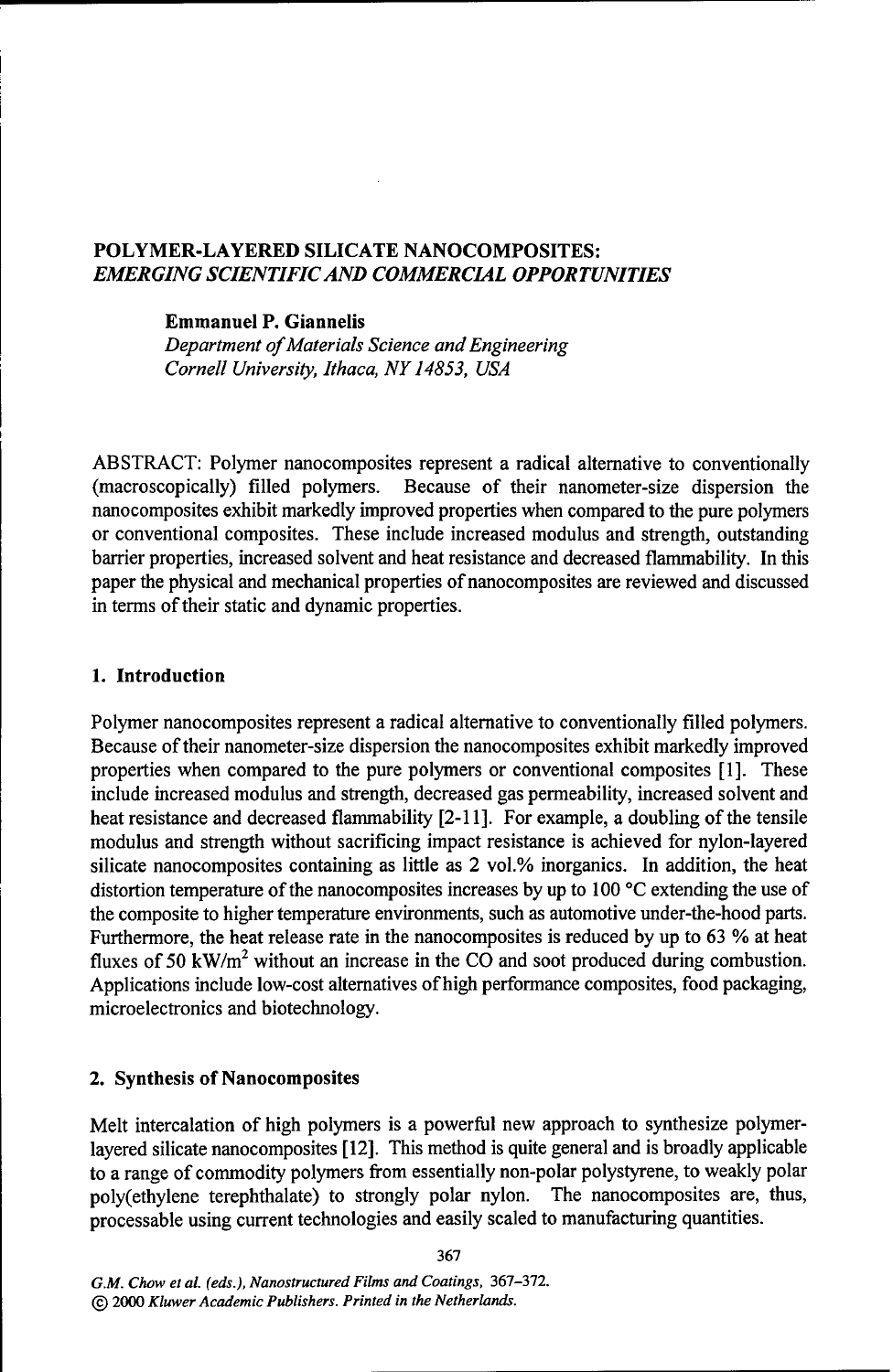In general, two types of hybrids are possible: intercalated, in which a single, extended polymer chain is intercalated between the silicate layers resulting in well ordered polymer/inorganic multilayers, and dispersed or disordered, in which the silicate layers (1 nm thick) are exfoliated and dispersed in a continuous polymer matrix (Fig 1).

The silicates used belong to the general family of so-called 2:1 layered silicates. Their crystal structure consists of layers made up of two silica tetrahedra fused to an edgeshared octahedral sheet of either alumina or magnesia. Stacking of the layers leads to a regular van der Waals gap between the layers called the interlayer or gallery. Isomorphic substitution within the layers generates negative charges that are normally counterbalanced by cations residing in the interlayer.



Pristine layered silicates usually contain hydrated Na<sup>+</sup> or K<sup>+</sup> ions. Ion exchange reactions with cationic surfactants including primary, tertiary and quaternary ammonium ions render the normally hydrophilic silicate surface organophilic, which makes intercalation of many engineering polymers possible. The role of the alkyl ammonium cations in the Intercalated (b) Dispersed organosilicates is to lower the surface energy of the inorganic and improve the wetting characteristics with the polymer. Additionally, the alkyl ammonium cations inorganic and the polymer.

Similarly to polymer blends any mixture of polymer and layered silicate does not necessarily lead to a nanocomposite [13]. In most cases the incompatibility of the hydrophobic polymer and the hydrophilic silicate leads to phase separation resulting in macroscopically filled systems. In contrast, by using surface modified silicates as noted earlier one can fine tune their surface energy and render them miscible (or compatible) with different polymers. The approach is based on a chemical (rather than a mechanical) driving force, which leads to nanoscopic dispersion.

#### 3. Structure and Dynamics of Polymer Nanocomposites

The combination of enhanced modulus, strength and toughness is a unique feature of the nanocomposites. In conventionally-filled polymer systems increases in modulus typically compromise toughness. Additionally, the decrease in barrier properties of the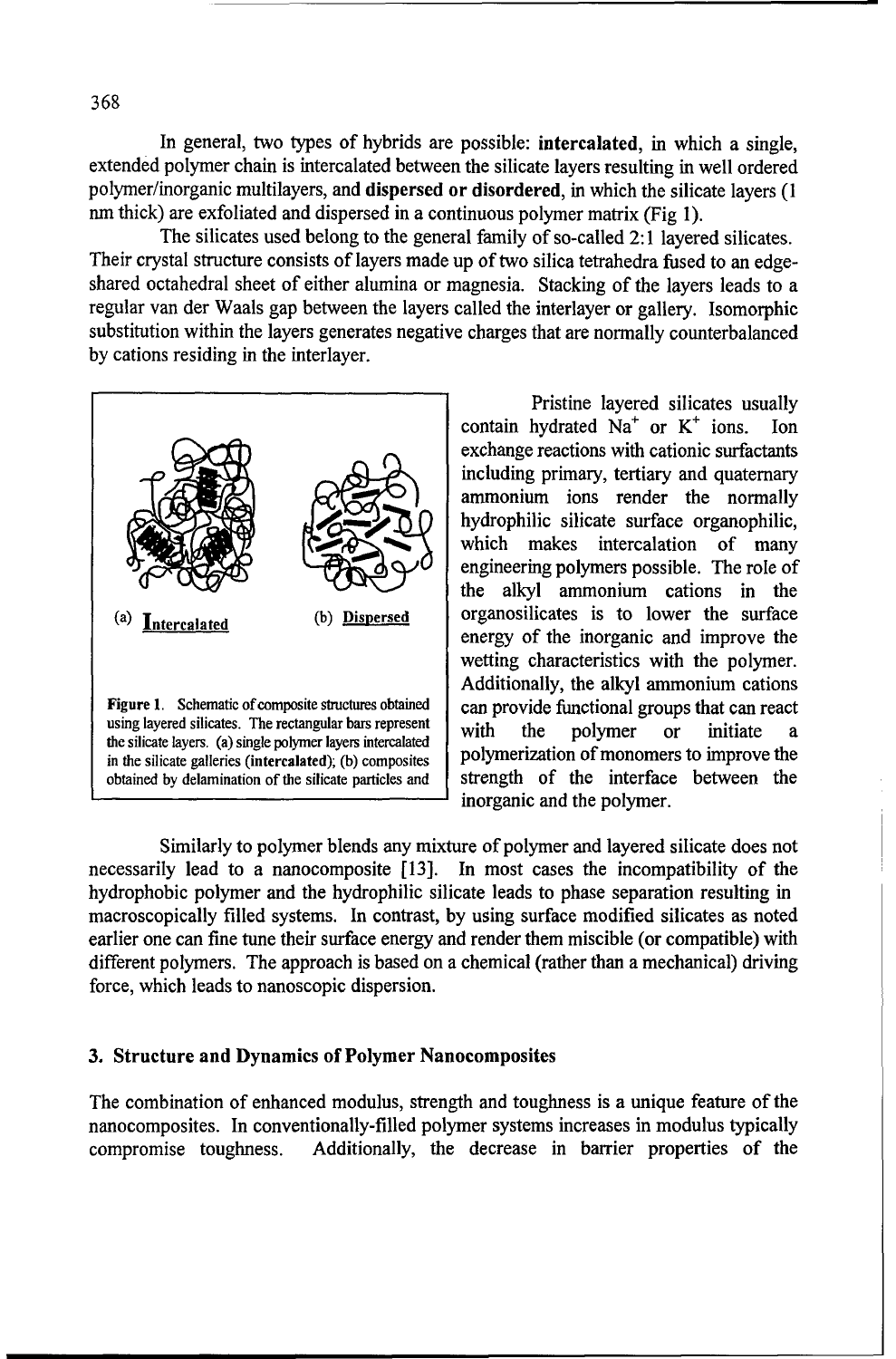nanocomposites cannot be explained only on the high aspect ratio afforded by the exfoliation of the inorganic nanolayers. Alternatively we suggest that the polymer chains at the interface adopt a different structure and exhibit very different dynamics compared to the chains in the bulk. Due to the nanodispersion a very large fraction of the polymer is at the interface (close to 60%) even for a few percent inorganic. As a result these nanoscopically "confined" polymer chains contribute significantly and to a large extend control the properties of the hybrid.

Even simple notions regarding the conformations of polymers confined in two dimensions are not yet fully understood. In three dimensions, it is well known that the individual molecules in long chain polymers overlap significantly. In two dimensions, it has been suggested that the different chains overlap only slightly. Therefore, the local and global conformations of polymers in the nanocomposites are expected to be dramatically different from those observed in the bulk, not only due to the confinement of the polymer chains but also due to specific polymer-inorganic surface interactions not normally present in the bulk.

From our current theoretical and experimental studies on nanocomposites a new and quite unexpected picture is emerging [14]. Despite the presence of the "confining" inorganic layers, intercalated polymer chains exhibit substantial segmental motion even at temperatures where the polymer is normally in the glassy state. Thus, in contrast to the bulk polymers where chain mobility slows precipitously around  $T_{g}$ , in the nanocomposites chain mobility persists well below the bulk Tg. This behavior is counterintuitive as "confinement" of the polymer chains within  $\sim$ 2 nm is expected to increase their solid-like character and decrease their mobility.

We start with non-equilibrium dynamics present during polymer intercalation from the melt. The observation that polymer chains can undergo center of mass transport in essentially two dimensions is rather surprising because the unperturbed radius of gyration of the polymer is roughly an order of magnitude greater than the interlayer distance between the silicate layers. The ability of the polymer chains to undergo center of mass transport during intercalation is further evidence that the silicate layers do not completely restrict segmental motions, otherwise large-scale chain motion would not be possible.

Using X-ray diffraction (which monitors the angular shift and integrated intensity of the silicate reflections) we have studied the intercalation kinetics of polystyrene into organically modified silicates (Fig. 2) [15]. The effective diffusion coefficient,  $D_{eff}$ , is much faster than the tracer diffusion coefficient of the bulk polymer or the diffusion coefficient of the polymer in a thin film. This is because during intercalation polymer chains are moving down a concentration gradient, whereas in the other two cases polymer motion is entropic in origin. Furthermore, the diffusion coefficient exhibits an inverse dependence on molecular weight. Although the diffusion coefficient of polymers near surfaces has been predicted to have an inverse molecular weight dependence (and not scaled as  $1/N^2$ , N is the chain length, characteristic of repetition) this represents the first experimental measurement of the diffusion of high molecular weight polymer melts in two dimensions.

As the length of the surfactant molecules increases from twelve to eighteen carbon atoms, C12 to C18, respectively, the effective diffusion coefficient increases. This is because increasing the length of the surfactant chains effectively reduces the interaction with the silicate surfaces and thus decreases the stickiness to the surface.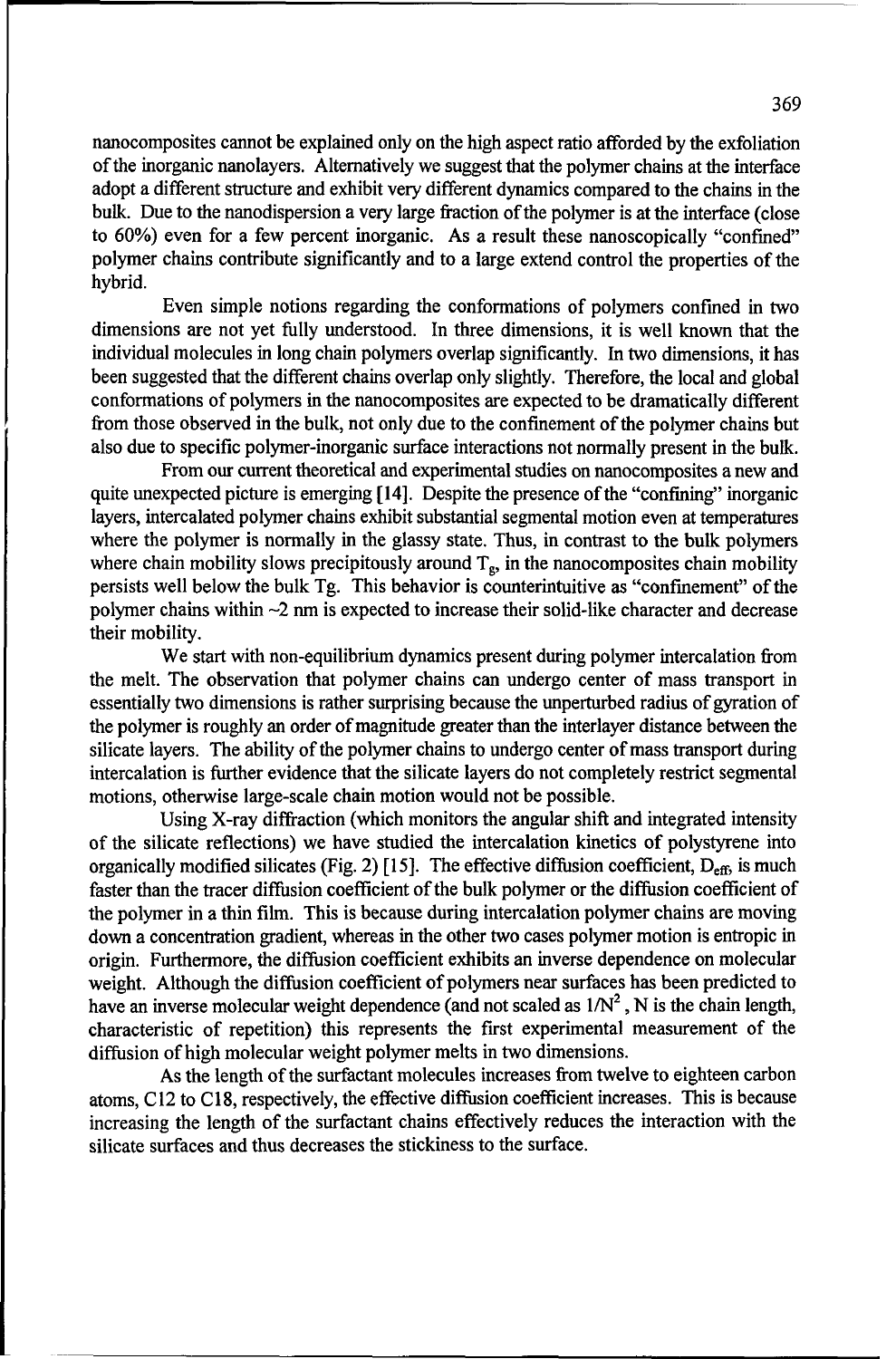



We now turn our attention to equilibrium dynamics for the polymer  $\begin{array}{c} \begin{array}{c} \begin{array}{c} \text{CHH} \\ \text{Cu, BH} \end{array} \\ \begin{array}{c} \text{Cu, CH} \\ \text{Cu, CH} \end{array} \end{array}$  [chains after they have been intercalated. Local dynamics of chains "confined" between the silicate layers were probed by **19**  $\frac{1}{2}$  **10**  $\frac{1}{2}$  **5**  $\frac{1}{2}$  **10**  $\frac{1}{2}$  **10**  $\frac{1}{2}$  **10**  $\frac{1}{2}$  **1**  $\frac{1}{2}$  **1**  $\frac{1}{2}$  **1**  $\frac{1}{2}$  **1**  $\frac{1}{2}$  **1**  $\frac{1}{2}$  **1**  $\frac{1}{2}$  **1**  $\frac{1}{2}$  **1**  $\frac{1}{2}$  **1**  $\frac{1}{2}$  **1**  $\$ expected as long as there is no change in resonance frequency before and after the second pulse. Large intensity losses  $\frac{10^5}{M}$  **M** [gr/mol]  $10^4$  **therefore take place when large amplitude** dynamics commence as for example those Figure 2. Diffusion coefficient as a function of associated with the liquid state (i.e. above molecular weight of the polymer [15]. the glass transition temperature,  $Tg$ ).

Figure 3 shows the results of the spin-echo experiment for polystyrene and polystyrene nanocomposites [16]. To follow the respective dynamics, polystyrene **Po 1 o o o o o o** *deuterated at the backbone, <b>d3, and the ring,* d5, was used. When d3 polystyrene is used. the intensity of the NMR signal (multiplied **A 0** by temperature) remains constant in the **A A A Example 1998 A**  $\left| \right|$  **B** and **EXECUTES B** a large decrease **bulk d3PS** above Tg. This is expected as backbone  $\frac{1}{2}$   $\frac{1}{2}$  bulk  $\frac{1}{2}$  bulk  $\frac{1}{2}$  consequence at Tg. There is some mobility above the Tg. In contrast, the nanocomposites show significant amount of mobility at least for part of the polymer even at temperatures well below the Tg. Additionally, there is no distinct change from solid-like to liquid-like behavior as in the bulk polymer.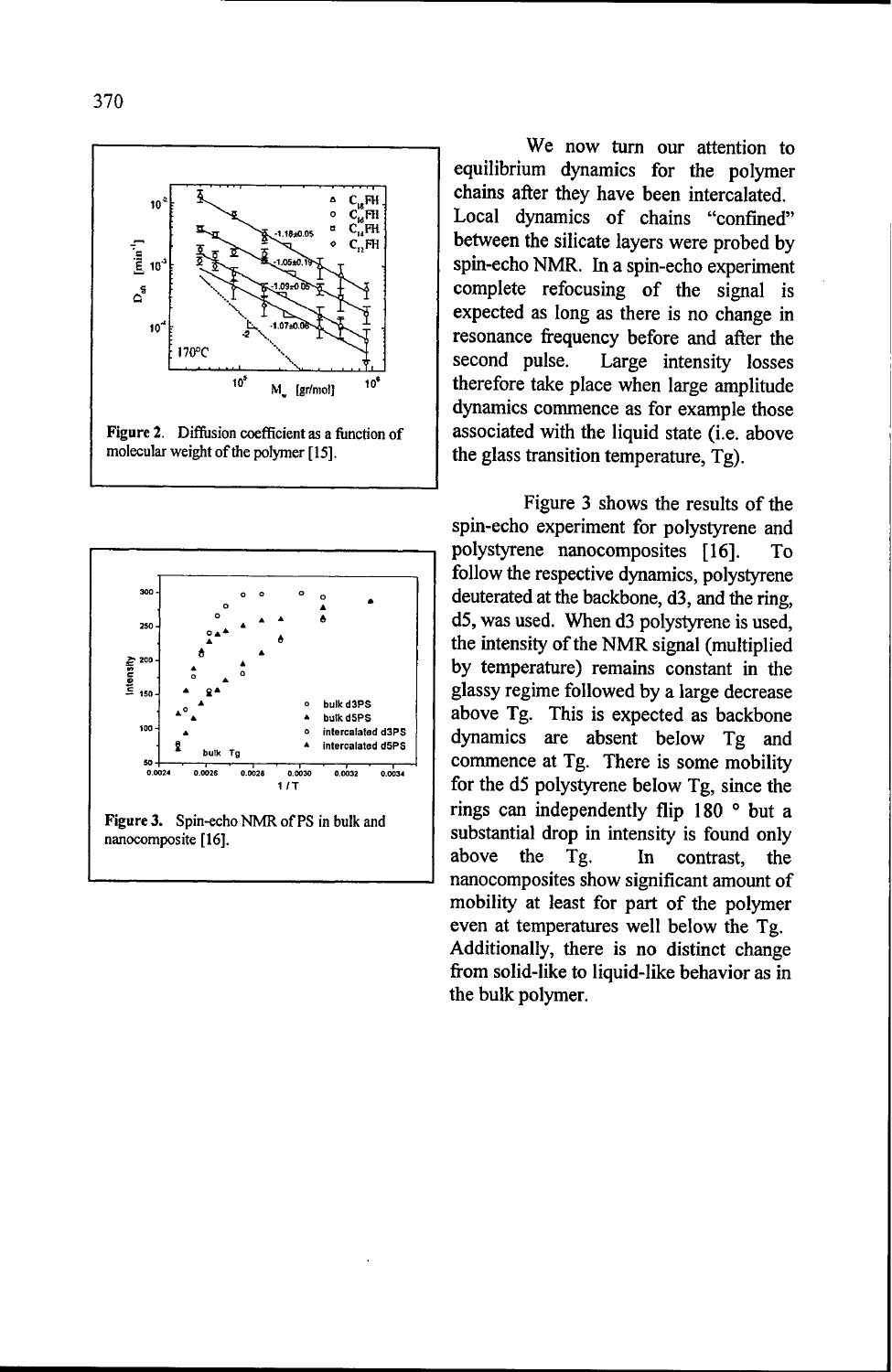

Computer simulations offer an explanation for this behavior [15,16]. When confined between the inorganic surfaces the polymer chains order into discrete subnanometer layers (Fig. 4). This layering, clearly seen in the density profiles, imparts strong density inhomogeneity in the direction normal to the surface. The fast dynamics arise from areas of low-density or high free volume, which compensates for the confinement between the inorganic layers. Neutron scattering measurements support the above structure. The polymer chains adopt a 2D random-walk structure. Additionally, in contrast to the bulk polymer the intercalated chains do not show a single characteristic length.

### 4. Conclusions

Mass transport of polymer chains into the silicate layers is faster than the corresponding selfdiffusion. Thus hybrid formation requires no additional processing time than currently required for conventional polymer processing techniques such as extrusion.

Despite the presence of the "confining" inorganic layers, intercalated polymer chains exhibit substantial segmental motion even at temperatures where the polymer is normally in the glassy state. Thus, in contrast to the bulk polymers where chain mobility slows precipitously around Tg, in the nanocomposites chain mobility persists well below the bulk Tg. This behavior is rationalized in terms of the new structure the polymer chains adopt at the interface. When confined between the inorganic surfaces the polymer chains order into discrete subnanometer layers. The fast dynamics arise from areas of low-density or high free volume, which compensates for the confinement between the inorganic layers. Neutron scattering measurements support the above structure.

#### Acknowledgements

This work was supported in part by the Cornell Center for Materials Research, AFOSR and ONR. I would like to thank my coworkers and collaborators S.D. Burnside, H. Chen, J.D.